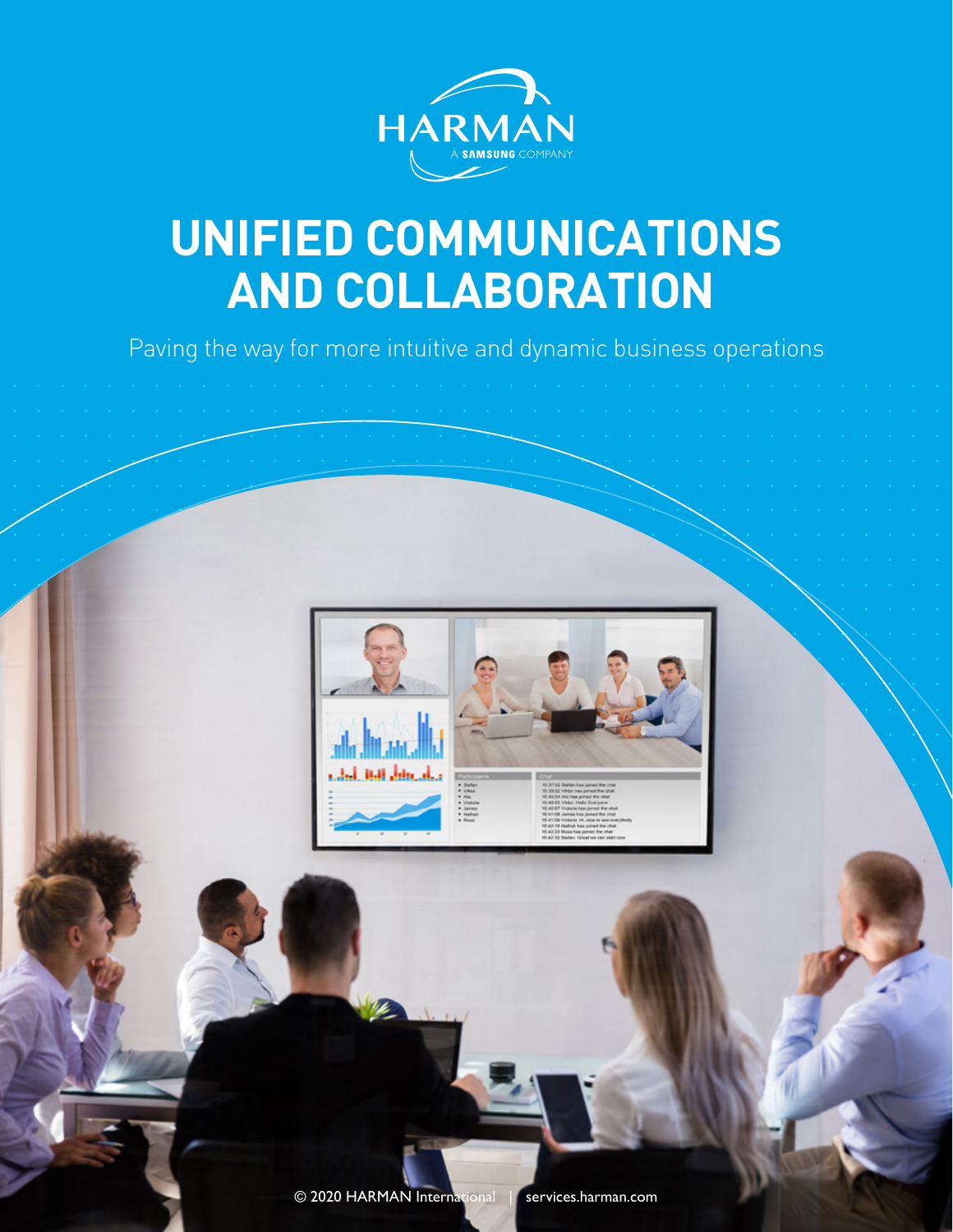## **Connectivity for the 'new normal'**

End-to-end internal/external connectivity has always been a key enabler for business continuity. But the new normal of remote working has heightened the need for reliable communications.

### In the month of March alone, the total number of video calls made on Microsoft Teams grew by 1000%.

With such a sudden boom in remote operations and demand for collaboration tools, Unified Communications & Collaboration (UC&C) solution providers are now facing a new breed of challenges.





Rapidly shifting market trends

Industry-specific standards



Need for faster time-to-market



### Rising demands v/s limited resources

A ready-to-use solution that can be integrated with the existing product line to enhance features and speed up processes can easily mitigate many of these challenges.

## **Enterprise Collaboration Suite by HARMAN**

Banking on deep-expertise of UC&C solutions and vast experience in Product Engineering Services including platform and device engineering, operation management, quality engineering, and more - HARMAN can help providers co-innovate collaboration solutions that are impactful and cost-effective.

Our Enterprise Collaboration Suite is uniquely designed to augment the existing capabilities and meet requirements like faster time-to-market, customer-centricity, flexibility, and scalability.

Benefit from our value system of partnering, engineering, and co-investing in the next generation of Unified Communications & Collaboration solutions.

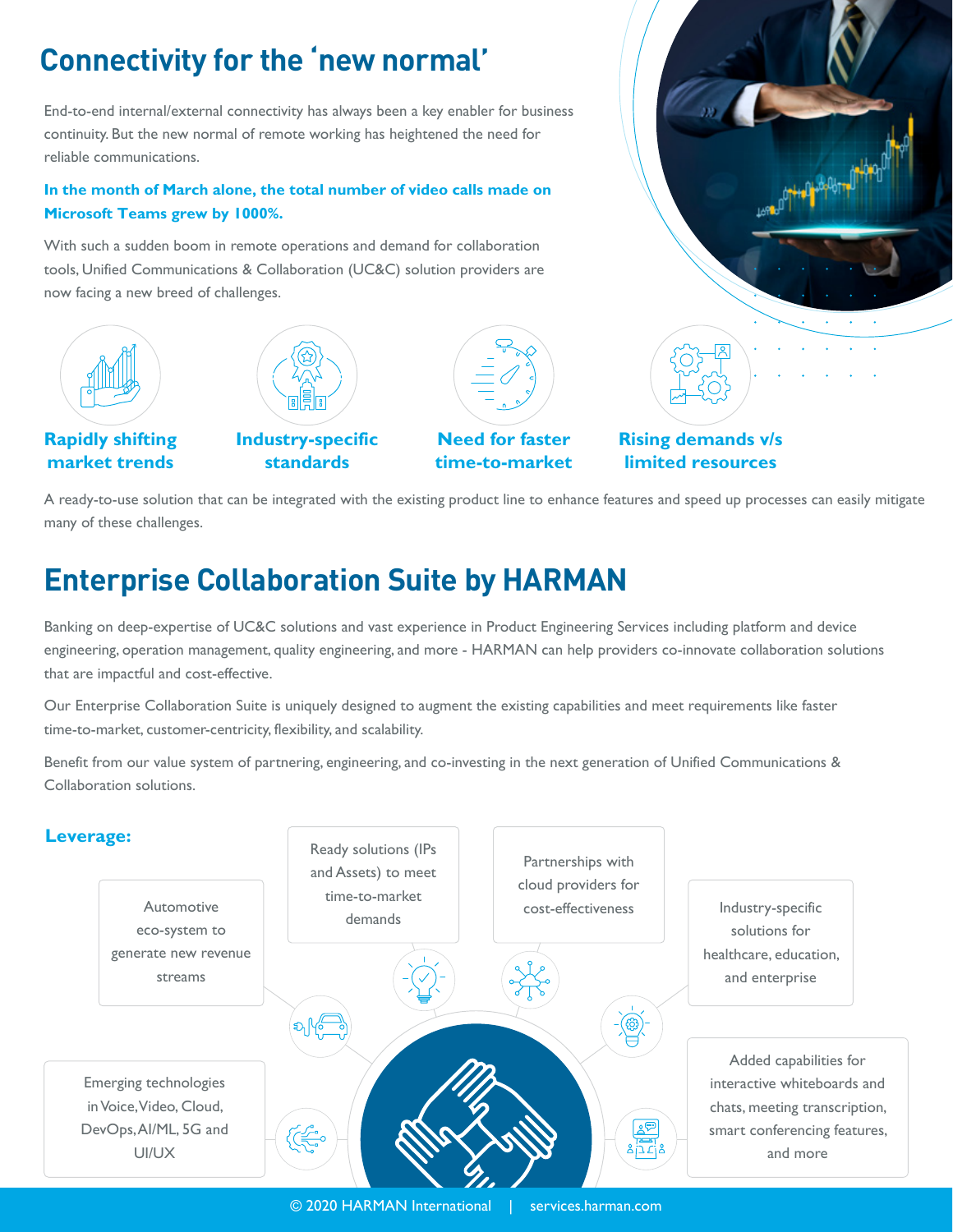### **Enhance experiences with accelerated innovation**

Enterprise Collaboration Suite consists of multiple solutions that can be integrated with existing UC&C solutions to enhance the overall portfolio.

### CoWBoard **Cowboard** Stranscribe

Collaboration Whiteboard and Chat can be easily integrated with existing collaboration solutions cloud-hosted or on-premise - for enhanced capabilities.

- Interactive virtual whiteboarding and chat
- Drawing, text, and shapes
- Completely secure with access control options
- Multiple platforms Android, iOS and Windows

A meeting transcription and smart conferencing solution - Stanscribe can be integrated with VoIP servers for immersive meeting experiences.

- Speech-to-text, AI, NLU
- Seamless switching between online/offline transcription engines
- Smart conferencing
- Security and cost optimization

### Unite Test Framework



Improved product quality and faster time-to-market can be achieved by automating repetitive testing. Enable better predictability of results and enhanced test coverage.

- Signaling and media quality automation testing
- Modular, extensible and reusable
- Report dashboards with in-depth visibility
- Automated log analysis

### [Request a demo](mailto:askcs@harman.com)

## **HARMAN IPs across the enterprise, healthcare, automotive, and education sectors**

An AI-Powered Voice Assistant Platform enabled with Natural Language Understanding (NLU) and high-quality speech synthesis capabilities, eNOVA can help create customizable and differentiated voice solutions tailored for specific use cases.

### HARMAN Remote Care Platform (RCP)

Remote Patient Monitoring can enable real-time access to health data by connecting a wide array of medical and non-medical devices. It can revolutionize the healthcare industry with voice+video capabilities to provide unified patient care and collaboration.



Next-gen content management and delivery platform, HARMAN Media Suite, can complement UC&C solutions with added benefits like a corporate tube with media sharing through channels, video playback into meetings, and so much more.

### Ignite Marketplace

With easy deployment and management of new cloud applications and services across automotive cloud platforms, Ignite Marketplace accelerates the process of launching new solutions within in-vehicle systems.